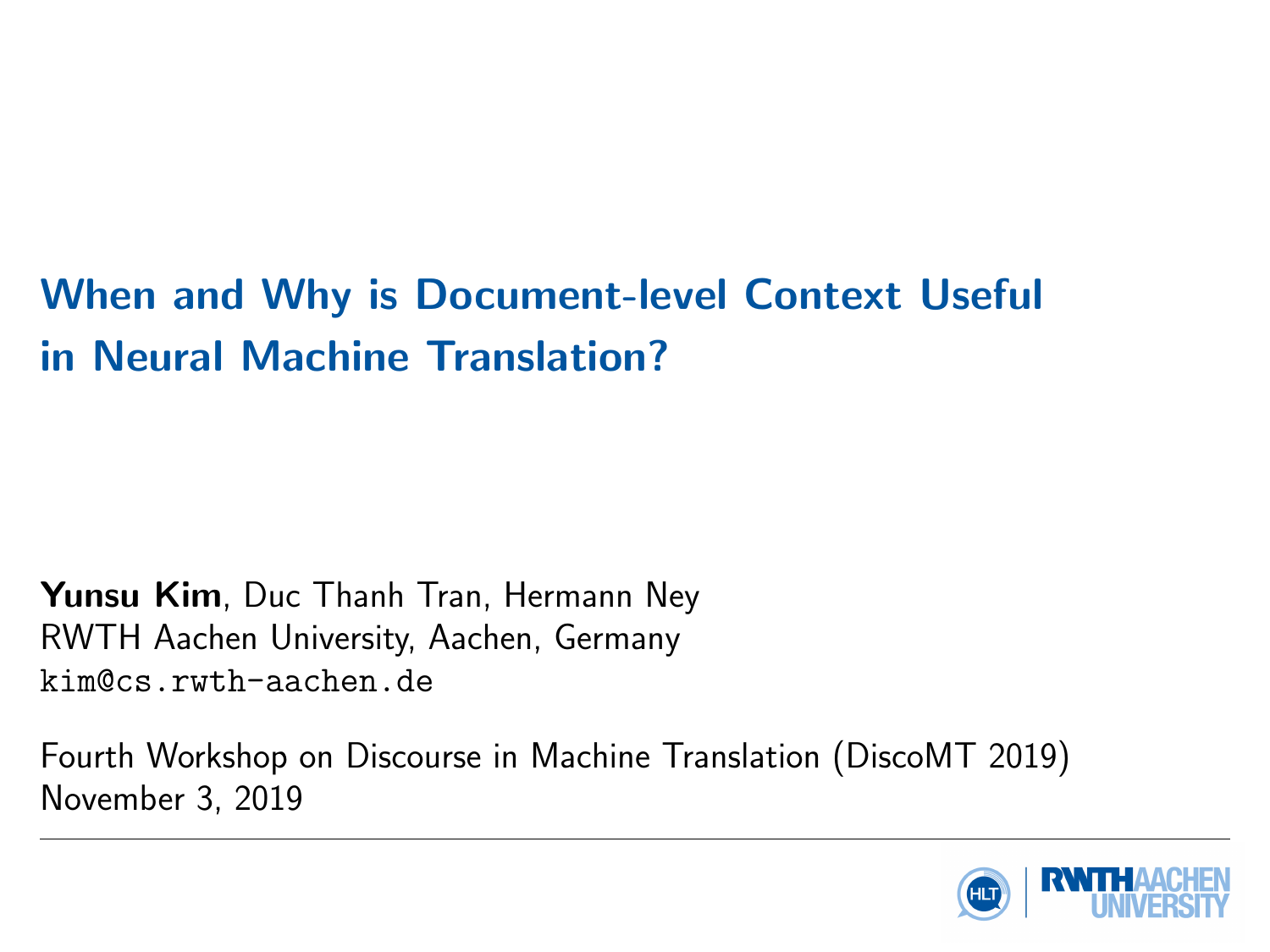<span id="page-1-0"></span>Dozens of methods for integrating document-level context in NMT:

[\[Jean & Lauly](#page-5-0)<sup>+</sup> 17] [\[Tiedemann & Scherrer 17\]](#page-6-0) [\[Tu & Liu](#page-6-1)<sup>+</sup> 18] [\[Cao & Xiong 18\]](#page-5-1) [\[Zhang & Luan](#page-7-0)<sup>+</sup> 18] [\[Voita & Serdyukov](#page-6-2)<sup>+</sup> 18] [\[Maruf & Haffari 18\]](#page-5-2) [\[Kuang & Xiong](#page-5-3)<sup>+</sup> 18b] [\[Kuang & Xiong 18a\]](#page-5-4) [\[Bawden & Sennrich](#page-5-5)<sup>+</sup> 18] [\[Miculicich & Ram](#page-6-3)<sup>+</sup> 18] [\[Stojanovski & Fraser 18\]](#page-6-4) [\[Voita & Sennrich](#page-6-5)<sup>+</sup> 19] [\[Maruf & Martins](#page-6-6)<sup>+</sup> 19] [\[Junczys-Dowmunt 19\]](#page-5-6) .<br>.<br>.

• 14 out of 15 papers: trained only with (restricted) document-level data

- $\triangleright$  TED, News commentary, Europarl, OpenSubtitles, ...
- $\triangleright$  For both sentence-level and document-level training
- In average:  $\sim +1.0$  BLEU [%] over a sentence-level baseline

Question: Where do all improvements come from? Coreference? Coherence?

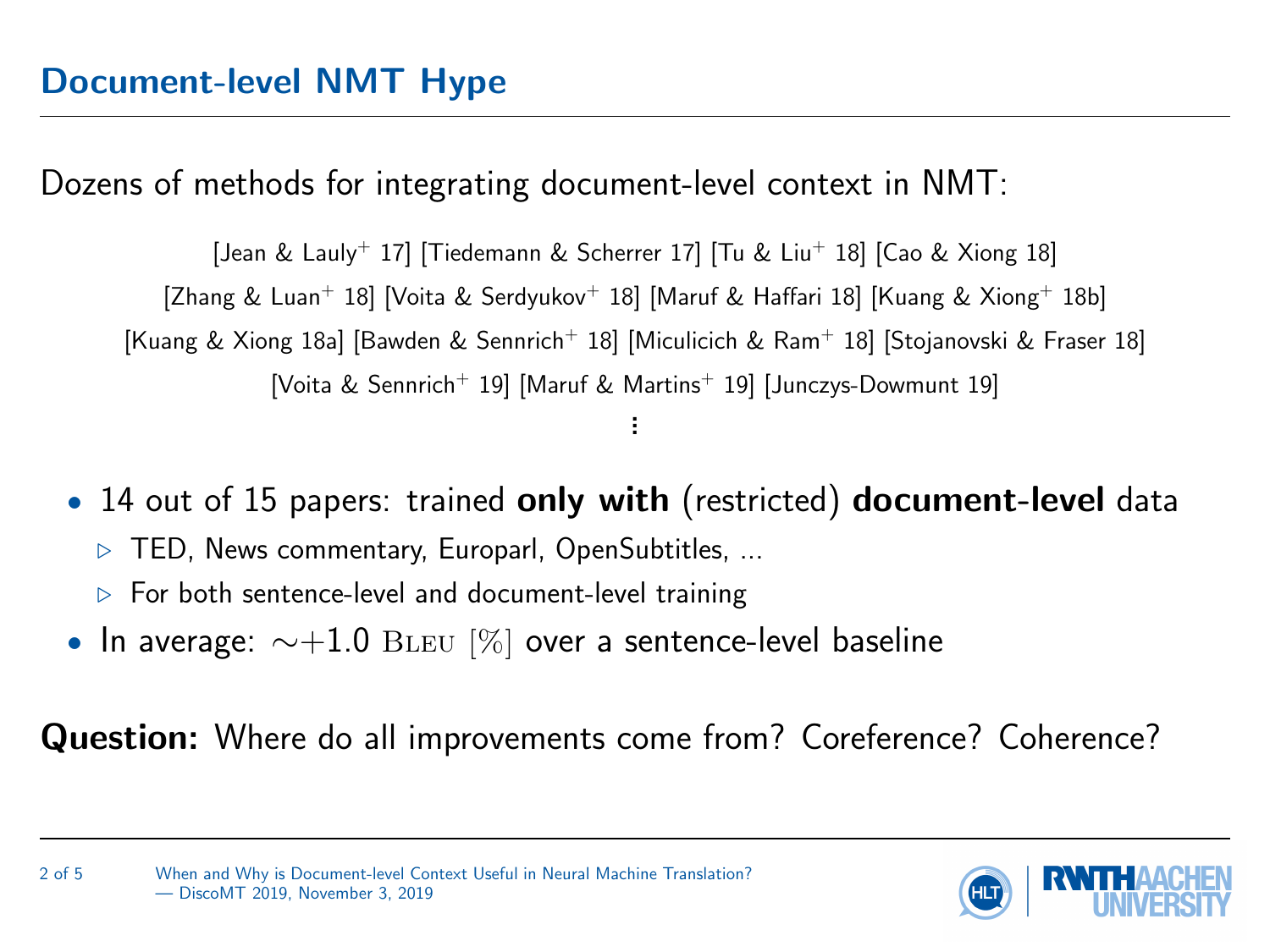<span id="page-2-0"></span>How often is document-level context utilized for coreference/coherence?

|                                              | $#$ sentences |       |  |
|----------------------------------------------|---------------|-------|--|
|                                              | en-it         | en-de |  |
| Total                                        | 1,147         | 2,998 |  |
| Total TER improved                           | 379           | 1,246 |  |
| $\hookrightarrow$ Coreference                | 21            |       |  |
| $\hookrightarrow$ Topic-aware lexical choice | 66            | 33    |  |
| $\hookrightarrow$ Others                     | 292           | 1.211 |  |

- 92.5% of improvements ("Others"): irrelevant to document-level context
- Our hypothesis: context causes the regularization effect

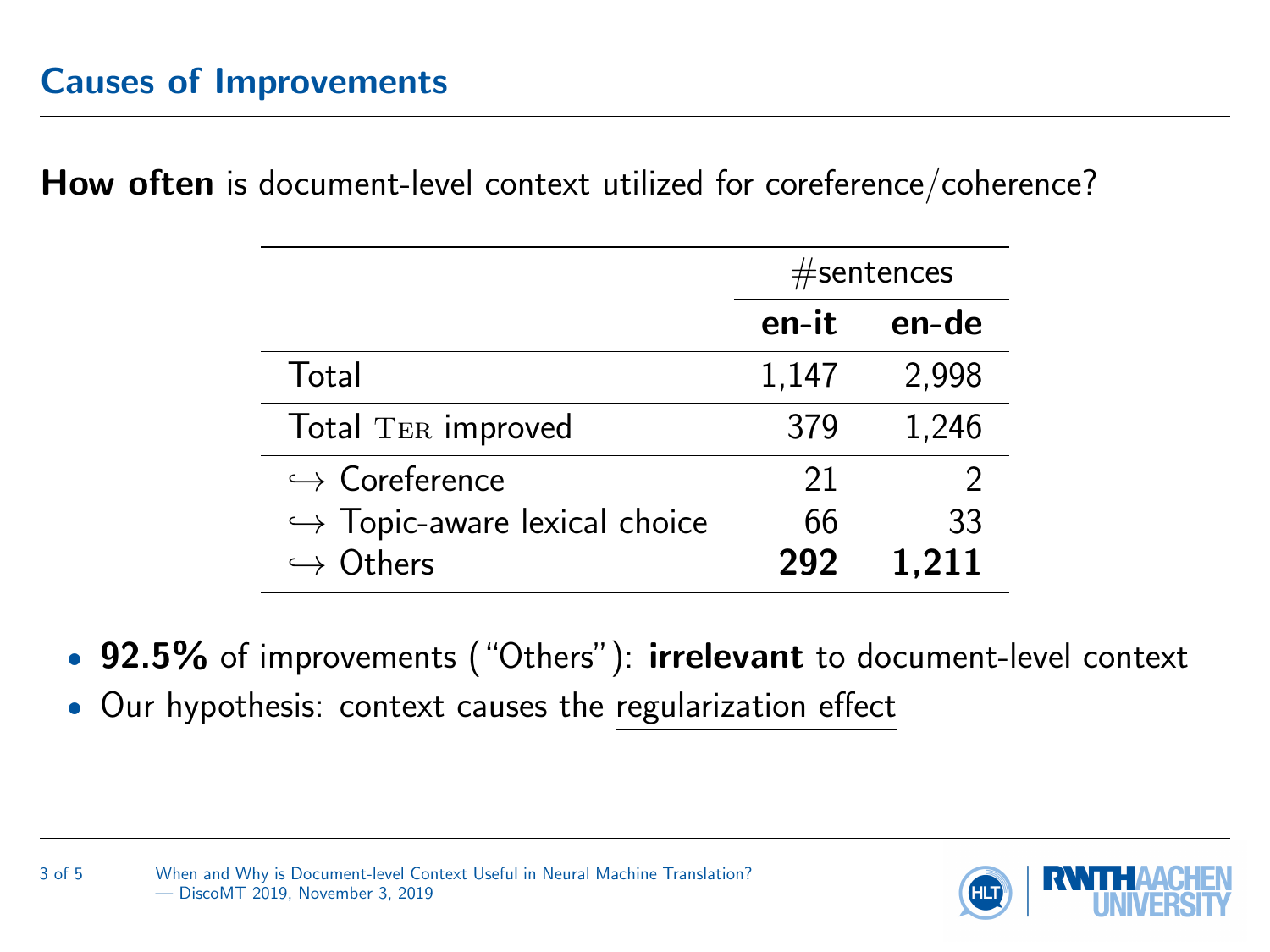<span id="page-3-0"></span>Document-level training on top of well-regularized sentence-level models

|                      |         |                                  | $BLEU$ [%]   |              |
|----------------------|---------|----------------------------------|--------------|--------------|
| <b>Training Data</b> | Dropout | System                           | en-it        | en-de        |
| Small                | 0.1     | Sentence-level<br>Document-level | 31.4<br>32.5 | 28.9<br>30.3 |
|                      | 0.3     | Sentence-level<br>Document-level | 33.7<br>33.5 | 32.3<br>32.0 |
| Large                | 0.1     | Sentence-level<br>Document-level |              | 40.2<br>39.9 |

- No improvements in BLEU over strong sentence-level systems
- Targeted test sets: improvements might not carry over to real scenarios

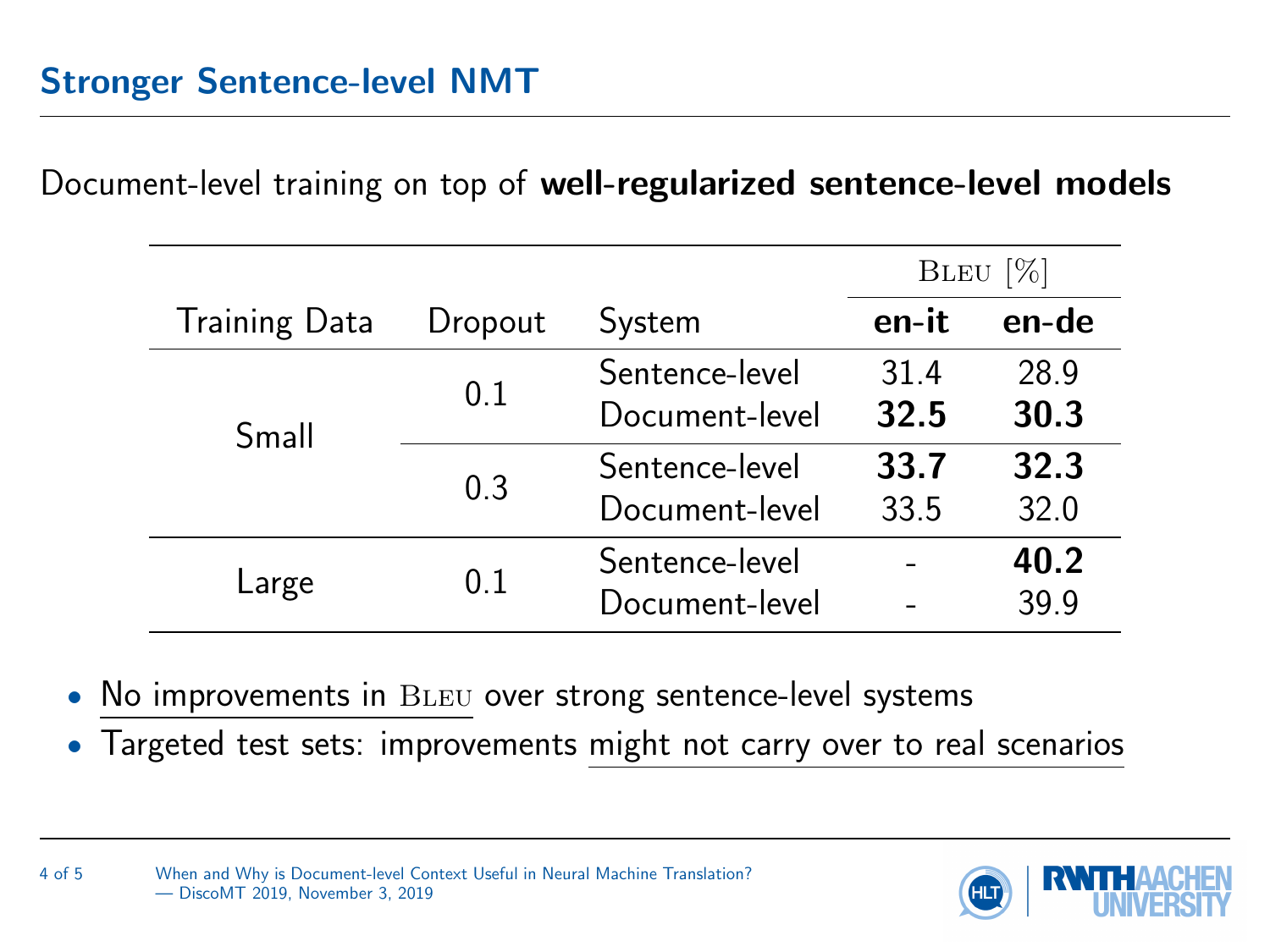- <span id="page-4-0"></span>1. Do not sell the improvements in BLEU by document-level context
- 2. Check the **real** document-level improvements **manually**
- 3. Build the sentence-level system as strong as possible first

Come to our poster to also check:

- How much modeling power is needed for context encoding?
- Is the entire context sentence needed?
- Is a long-range context useful?

## When and Why is Document-level Context Useful in Neural Machine Translation?

Yunsu Kim, Duc Thanh Tran, Hermann Ney



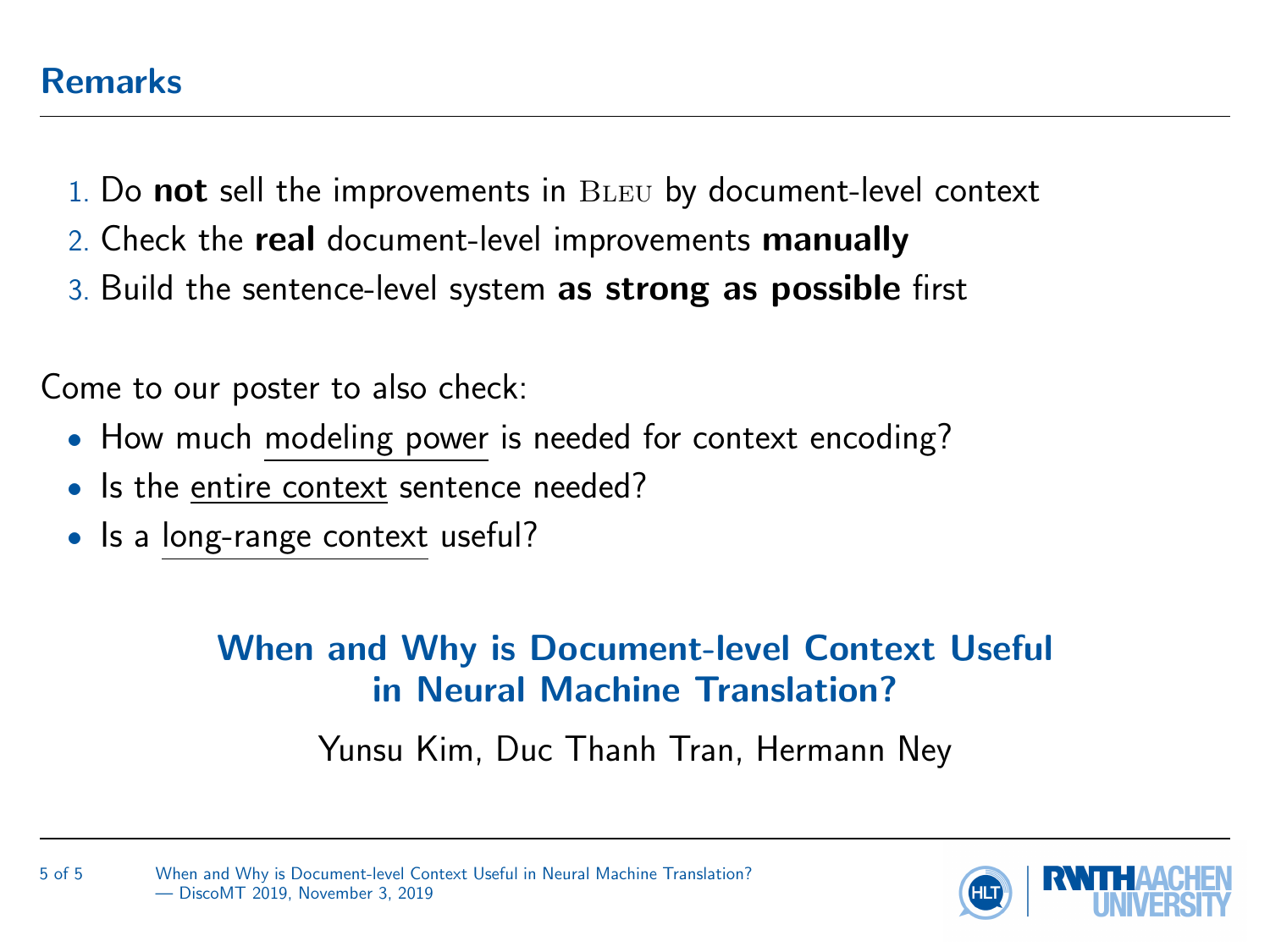### <span id="page-5-7"></span>[References](#page-5-7)

#### <span id="page-5-5"></span>[Bawden & Sennrich<sup>+</sup> 18] R. Bawden, R. Sennrich, A. Birch, B. Haddow.

Evaluating discourse phenomena in neural machine translation.

In Proceedings of the 2018 Conference of the North American Chapter of the Association for Computational Linguistics: Human Language Technologies, Volume 1 (Long Papers), pp. 1304–1313, 2018.

<span id="page-5-1"></span>[Cao & Xiong 18] Q. Cao, D. Xiong.

Encoding gated translation memory into neural machine translation. In Proceedings of the 2018 Conference on Empirical Methods in Natural Language Processing, pp. 3042–3047, 2018.

<span id="page-5-0"></span>[Jean & Lauly<sup>+</sup> 17] S. Jean, S. Lauly, O. Firat, K. Cho.

Does neural machine translation benefit from larger context?

arXiv preprint arXiv:1704.05135, Vol., 2017.

<span id="page-5-6"></span>[Junczys-Dowmunt 19] M. Junczys-Dowmunt.

Microsoft translator at wmt 2019: Towards large-scale document-level neural machine translation.

In Proceedings of the Fourth Conference on Machine Translation (WMT), Volume 2: Shared Task Papers, pp. 424–432, Florence, Italy, August 2019.

### <span id="page-5-4"></span>[Kuang & Xiong 18a] S. Kuang, D. Xiong.

Fusing recency into neural machine translation with an inter-sentence gate model. In Proceedings of the 27th International Conference on Computational Linguistics, pp. 607–617, 2018.

### <span id="page-5-3"></span>[Kuang & Xiong<sup>+</sup> 18b] S. Kuang, D. Xiong, W. Luo, G. Zhou.

Modeling coherence for neural machine translation with dynamic and topic caches.

In Proceedings of the 27th International Conference on Computational Linguistics, pp. 596–606, 2018.

### <span id="page-5-2"></span>[Maruf & Haffari 18] S. Maruf, G. Haffari.

Document context neural machine translation with memory networks.

In Proceedings of the 56th Annual Meeting of the Association for Computational Linguistics (Volume 1: Long Papers), pp. 1275–1284, 2018.

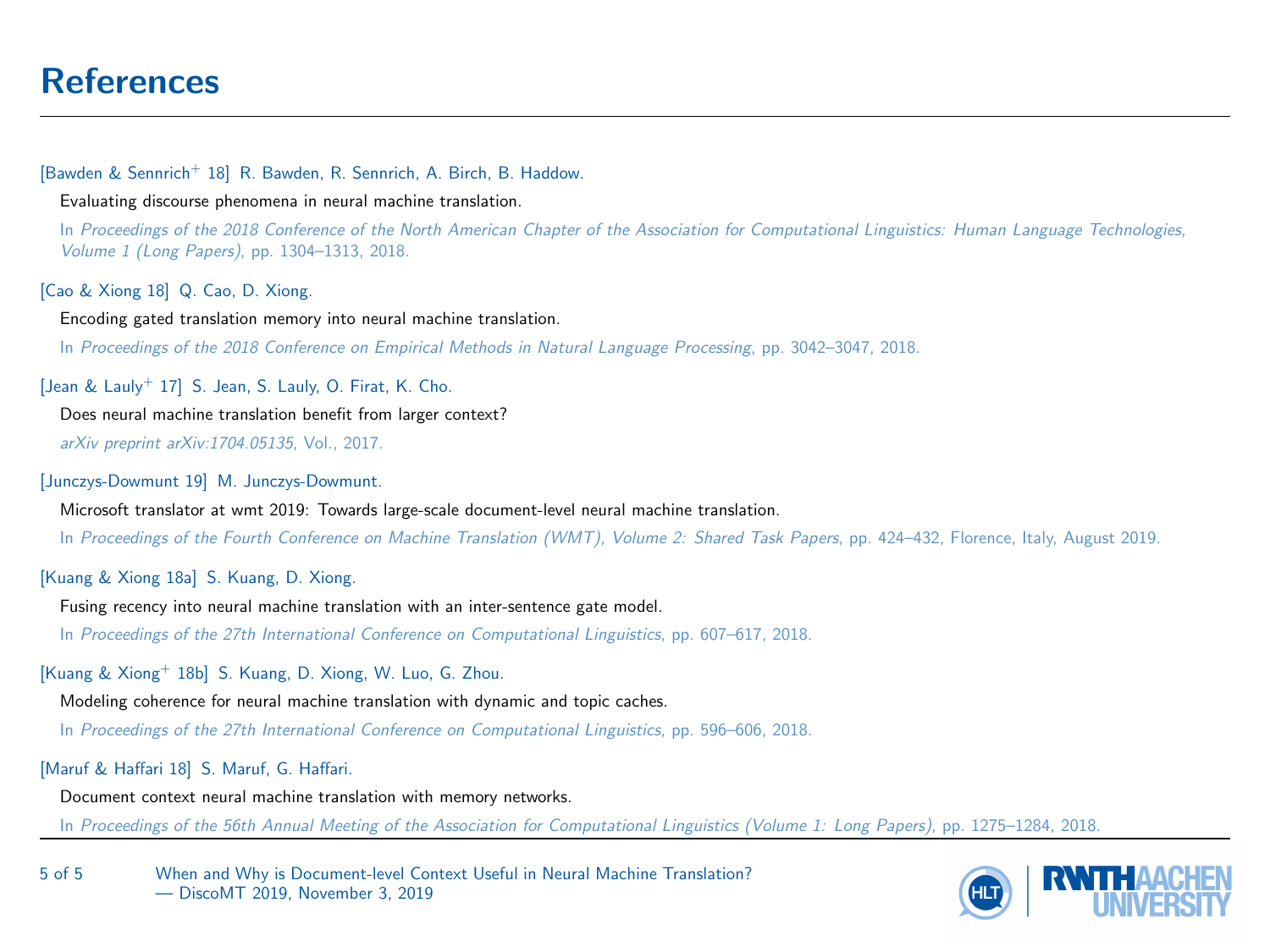### [References](#page-5-7)

#### <span id="page-6-6"></span>[Maruf & Martins<sup>+</sup> 19] S. Maruf, A. F. Martins, G. Haffari.

Selective attention for context-aware neural machine translation.

In Proceedings of the 2019 Conference of the North American Chapter of the Association for Computational Linguistics: Human Language Technologies, Volume 1 (Long and Short Papers), pp. 3092–3102, 2019.

<span id="page-6-3"></span>[Miculicich & Ram<sup>+</sup> 18] L. Miculicich, D. Ram, N. Pappas, J. Henderson.

Document-level neural machine translation with hierarchical attention networks.

In Proceedings of the 2018 Conference on Empirical Methods in Natural Language Processing, pp. 2947–2954, 2018.

<span id="page-6-4"></span>[Stojanovski & Fraser 18] D. Stojanovski, A. Fraser.

Coreference and coherence in neural machine translation: A study using oracle experiments.

In Proceedings of the Third Conference on Machine Translation: Research Papers, pp. 49–60, 2018.

### <span id="page-6-0"></span>[Tiedemann & Scherrer 17] J. Tiedemann, Y. Scherrer.

Neural machine translation with extended context.

In Proceedings of the Third Workshop on Discourse in Machine Translation, pp. 82–92, 2017.

### <span id="page-6-1"></span>[Tu & Liu<sup>+</sup> 18] Z. Tu, Y. Liu, S. Shi, T. Zhang.

Learning to remember translation history with a continuous cache.

Transactions of the Association for Computational Linguistics, Vol. 6, pp. 407–420, 2018.

### <span id="page-6-5"></span>[Voita & Sennrich<sup>+</sup> 19] E. Voita, R. Sennrich, I. Titov.

When a good translation is wrong in context: Context-aware machine translation improves on deixis, ellipsis, and lexical cohesion.

In Proceedings of the 57th Annual Meeting of the Association for Computational Linguistics (ACL 2019), pp. 1198–1212, Florence, Italy, July 2019.

### <span id="page-6-2"></span>[Voita & Serdyukov<sup>+</sup> 18] E. Voita, P. Serdyukov, R. Sennrich, I. Titov.

Context-aware neural machine translation learns anaphora resolution.

In Proceedings of the 56th Annual Meeting of the Association for Computational Linguistics (Volume 1: Long Papers), pp. 1264–1274, 2018.